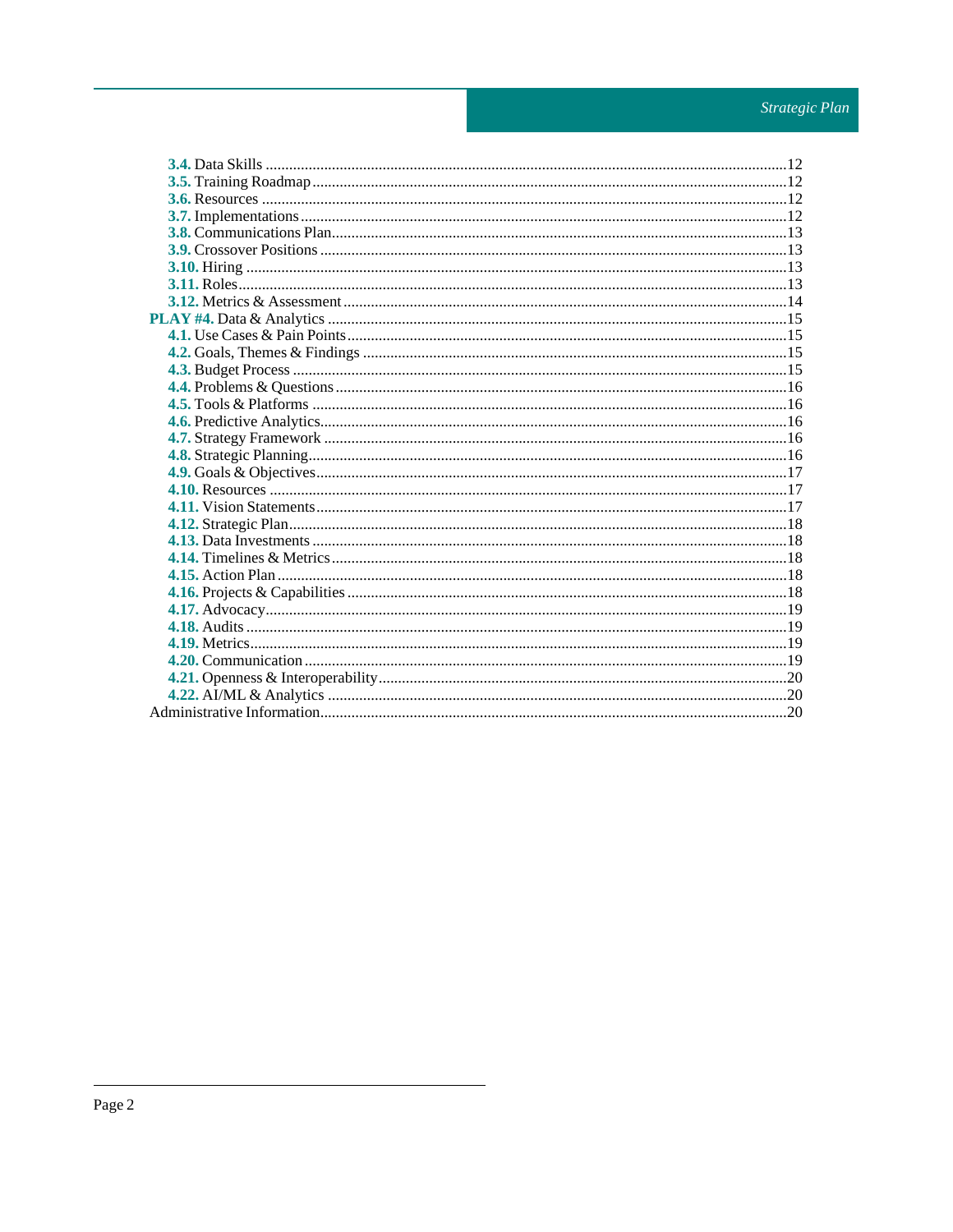# **Chief Data Officers Council (CDOC)**

### **Stakeholder(s):**

### **DataSkills Working Group**:

*The CDO Council's Data Skills Working Group (WG) created this playbook of four key "plays" which draws from successful practices in both industry and government. It is advice from CDOs to other CDOs, hence you will notice the informal tone and admonitions of what 'you' should consider. It leverages and cites concrete examples from federal CDOs on how they have applied specific strategies and approaches to make progress in each play to deliver value in this evolving role as a change management leader.*

### **Chief Data Officers** :

*The federal Chief Data Officer (CDO) position is a pivotal and transformational role that can significantly benefit the collection, organization, analysis and use of data in the agency as well as improve its value to society. The CDO must embrace the roles of change agent and evangelist to bring the inspirational vision of what data can do for all stakeholders... A 2020*

# <span id="page-2-0"></span>Vision

The federal government uses data as a strategic asset

# <span id="page-2-1"></span>Mission

To help CDOs be key value drivers as the federal government expands its use of data as a strategic asset

*Gartner survey shows 14% of CDOs have been in their roles for less than a year. Many come into their role finding data silos throughout their agency, with data in disparate places and data functions mostly decentralized. CDO reporting and organizational structures also vary from agency to agency. Despite all this, CDOs must demonstrate early value generation, providing capabilities that build credibility and distinguish themselves as an executive far from the back office with a seat at the leadership table.*

### **Federal Agencies** :

*Federal agencies are at different points of their data journey. While some CDOs have data science teams that are leveraging advanced analytics to derive meaningful insights, others have little to no budget or staffing resources to carry out the initiatives that support their data vision and strategy.*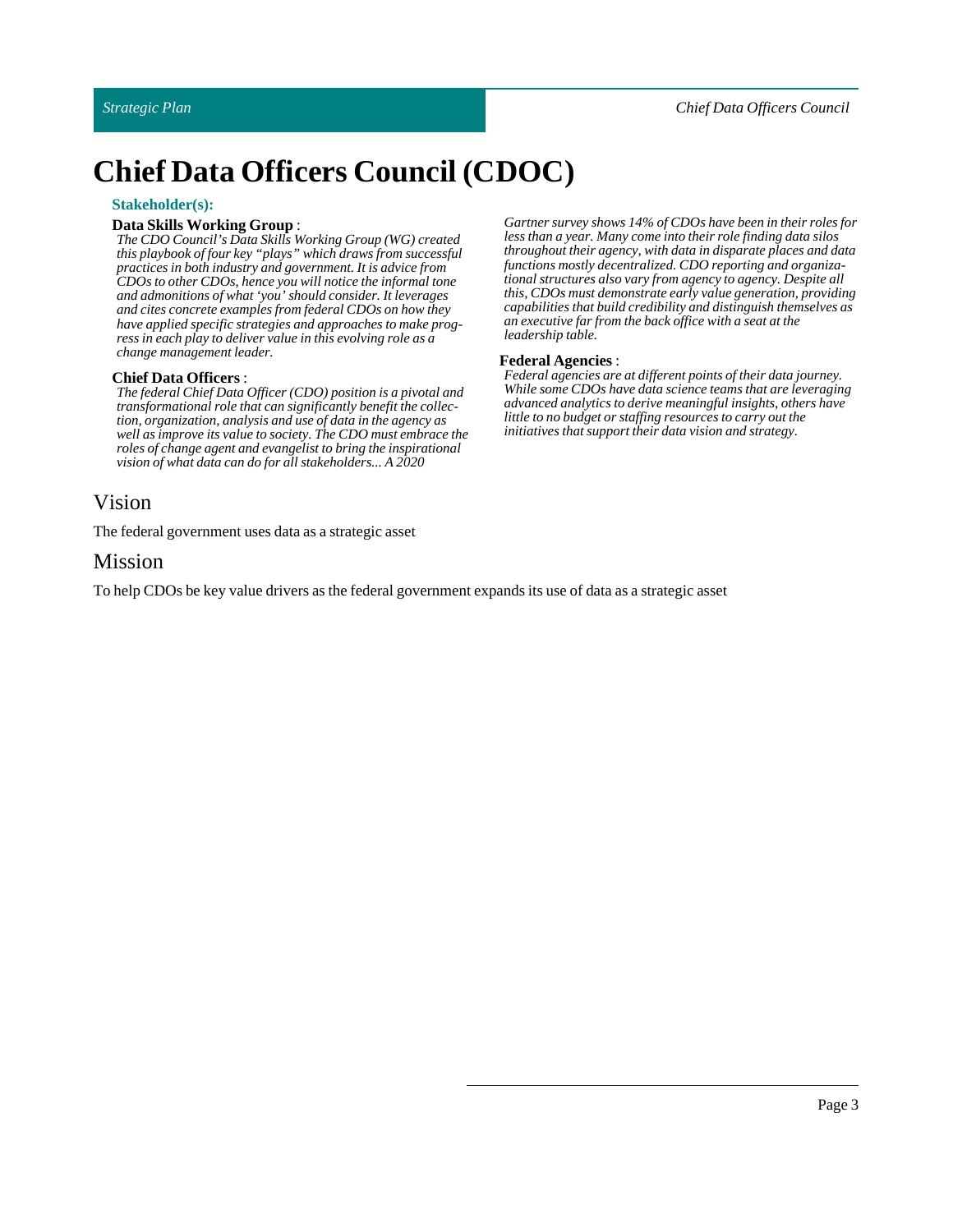# <span id="page-3-0"></span>**PLAY #1. Relationships**

*Cultivate strong relationships to partner on solving mission problems with data.*

<span id="page-3-1"></span>Establish partnerships to realize quick wins - CDOs are most successful when they engage and influence key stakeholders. Your stakeholder engagement strategy should focus on forging relationships before zeroing in on data governance activities that may risk appearing solely compliance driven.

# **1.1.** Stakeholders

*Identify your key stakeholders and learn how best to engage them in problem solving through collaborative working relationships.*

KEY ACTIVITIES • Conduct a stakeholder analysis starting with leadership, then moving to agency or sub-agency offices. Key stakeholders should include a variety of levels of data expertise including agency data stewards with expertise in working with data as well as offices unaware of their data capabilities. • Interview stakeholders to identify their mission needs and challenges. Give them opportunities to voice their interests and priorities. Some example interview topics include priority questions, as well as data needs, acumen, access gaps, and opportunities, etc. • Use stakeholder needs to guide decisions about how to remove any relevant organizational obstacles related to data goals and identify potential project opportunities.

COMMON PITFALLS • Do not just start with data governance for the sake of data governance, partner on key questions to drive value. CDOs can improve data governance and data quality as needed to meet agency goals.

### <span id="page-3-2"></span>**1.2.** IT Decision Makers

*Engage ITdecision makers to build partnerships around data priorities.*

KEY ACTIVITIES • Actively engage with key IT partners to collaborate on planned IT projects where data transformation opportunities exist or to gain access to IT environments and tools needed for future data projects. • Develop understanding of the relationship between CDOs and Chief Information Officer (CIO) even where there is no direct reporting relationship. • Cultivate consensus with the CIO and other leaders on shared priorities. This common understanding is significant because of the interdependent nature of the two roles. • Build coalitions with key IT partners to seamlessly integrate into the IT investment and governance processes within your agency. IT and data priorities are connected and often share interdependent goals of generating increased business value. • Ensure you are aware of the types of planned and current IT investments and projects to prioritize key data activities. This strategic relationship building tactic demonstrates your ability to develop meaningful partnerships.

### **Stakeholder(s):**

### **IT Decision Makers**

### <span id="page-3-3"></span>**1.3.** Pilot Projects

### Partner with stakeholders from across agency offices to collaborate on pilot projects that solve specific business *problems.*

Successful small-scale projects or "quick wins" build the credibility needed to support longer-term goals. KEY ACTIVITIES • Deliver solutions quickly and communicate wins to demonstrate value to your agency to increase support and buy-in for your data vision. • Plan pilot projects such as data prototyping opportunities with interested agency offices to achieve fast results to make the case for data investment to executives. • Focus on the "What's In It For Me" (WIIFM) by having value conversations and asking if stakeholders see additional business opportunities so you can further ideate on solutions leveraging analytics capabilities.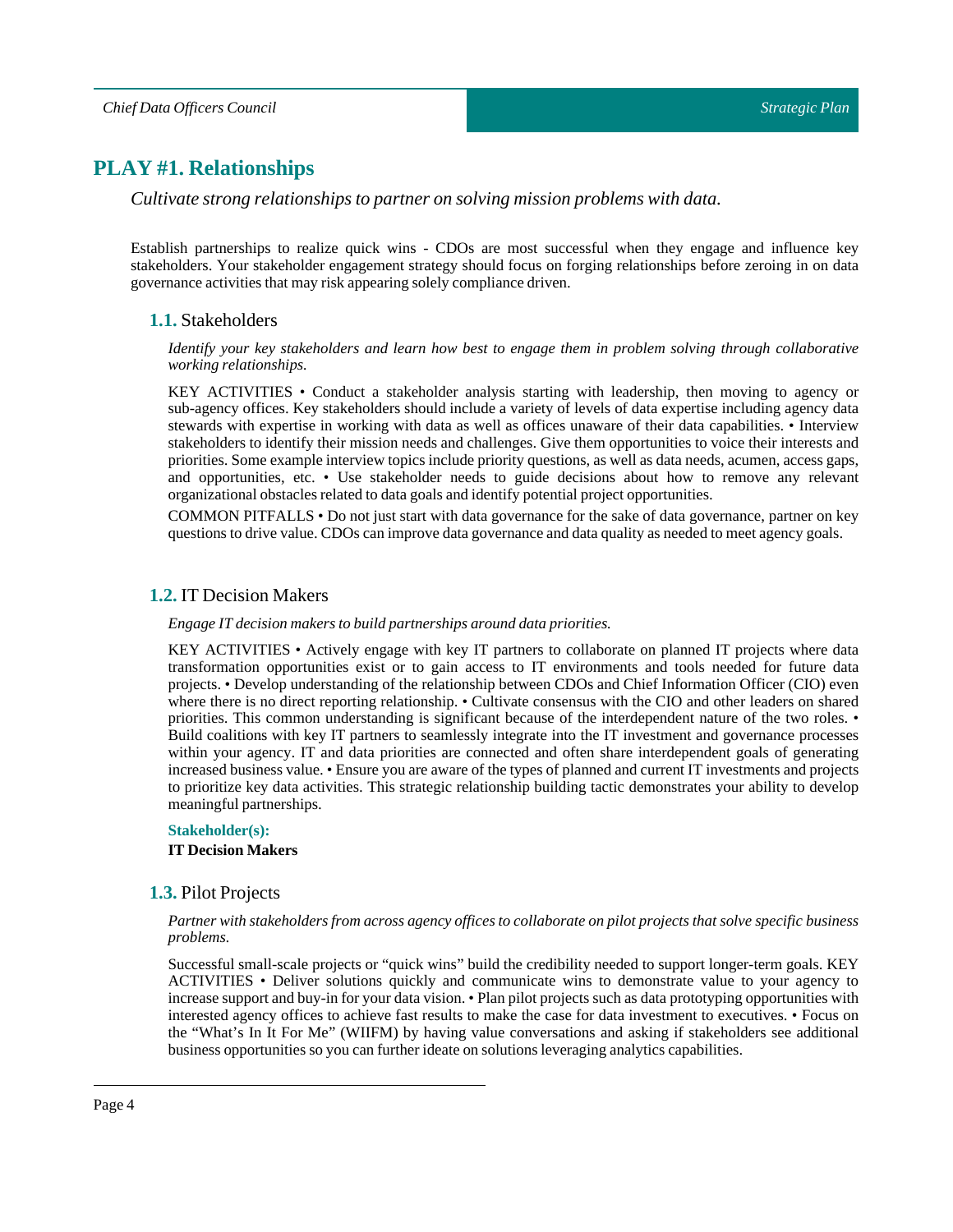*Chief Data Officers Council*

### Stakeholder(s):

### **U.S. Department of Agriculture** : *AGENCY EXAMPLE*

*• The CDO at the U.S. Department of Agriculture (USDA) developed Human Resources (HR) dashboards with consistent information data collected from 19*

*different component agencies. This quick win initiative demonstrated labor savings by moving away from siloed approaches, which ultimately led to confidence for more data projects and deployments in other mission areas.*

### <span id="page-4-0"></span>**1.4.** Data & Analytics

*CDOs should work with executive stakeholders to demonstrate how data and analytics initiatives address agency challenges.*

KEY ACTIVITIES • Conduct targeted discussions with key executive stakeholders to obtain their buy-in for your proposed data priorities and high-impact solutions. • Identify and prioritize solutions to your agency's data challenges which connect to agency mission goals and manage time and risk. • Implement foundational initiatives, for example, developing data definitions and standards or more focused use cases to build more capabilities over time. • Review lessons learned from previous pilot projects to factor into your plans.

### **Stakeholder(s):**

### **Executives**

### <span id="page-4-1"></span>**1.5.** Value Propositions

*Continuously engage with decision-making executives and other key stakeholders to continue value proposition discussions and the value of data.*

Agency-wide representation and support gives a broader lens to the organizational drivers and constraints needed to make data-related decisions. KEY ACTIVITIES • Ensure executive sponsorship and support for your data priorities to build momentum and encourage investment to address data issues throughout your organization. • Conduct strategic discussions with a stated purpose and desired outcome, whether it is to inform, gain support, or ask for funding.

### **Stakeholder(s):**

**Executives**

### <span id="page-4-2"></span>**1.6.** Progress, Plans & Capabilities

Communicate to your entire workforce the progress, successes from your quick wins, and plans for building and *delivering long-term capabilities for the agency.*

KEY ACTIVITIES • Build organizational awareness through agency-wide communication that keeps employees interested in your agency's data transformation journey. • Effectively communicate about data transformations, how to get involved, and share tools are available to build awareness and trust. • Anticipate questions from stakeholders on the value of working with the CDO.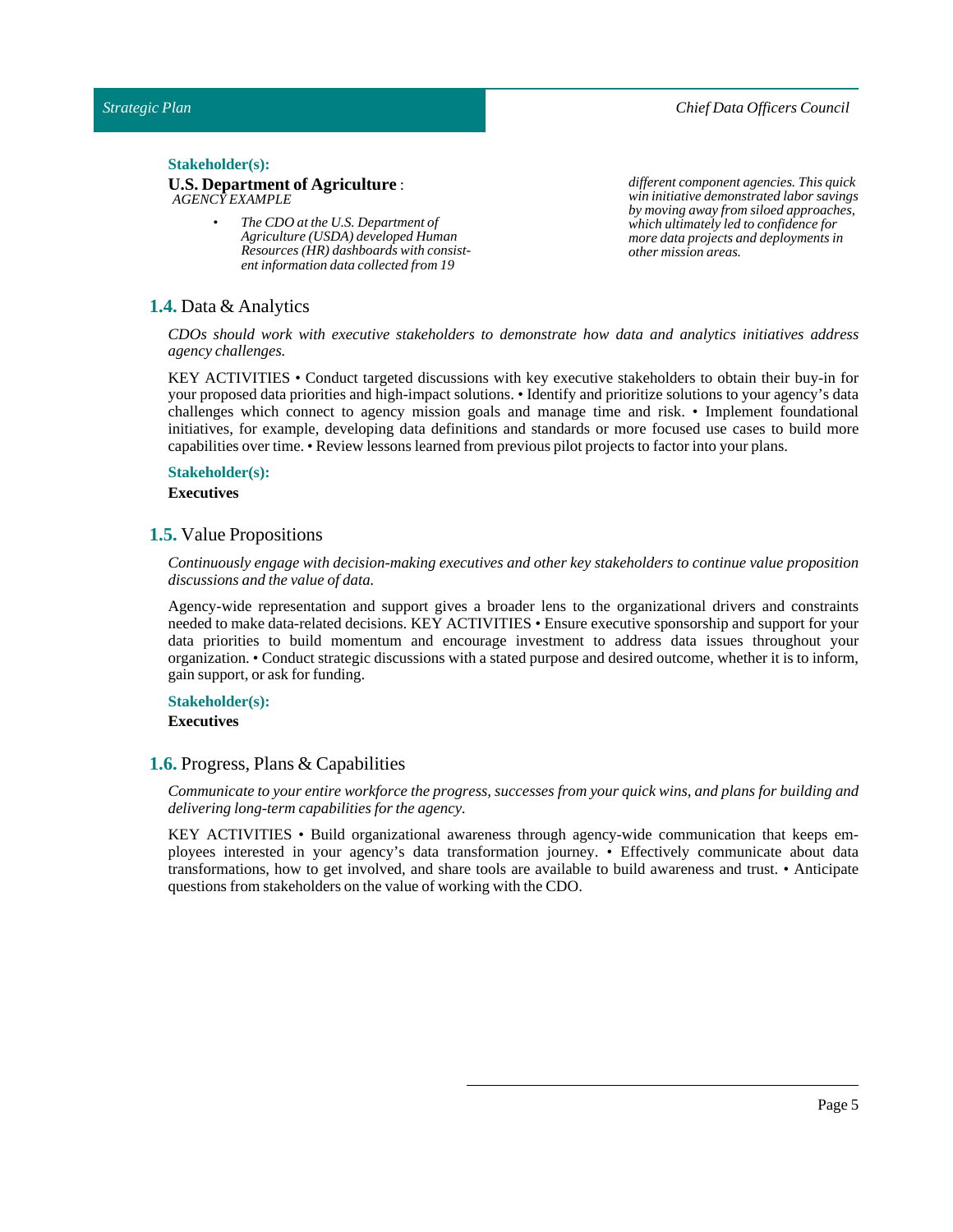# <span id="page-5-0"></span>**PLAY #2. Data Sharing**

*Promote data sharing and break organizational silos.*

Effective data management enables data sharing and access across the enterprise which can eliminate data redundancies and lead to overall improved data quality and provide better services. Additionally, data analytics and emerging technologies are dependent on having strong and acceptable data management functions in place, so you have quality data with which to work. The CDO role is to break down organizational silos to foster better transparency and collaboration into the data needed to succeed in transformation projects.

# <span id="page-5-1"></span>**2.1.** Data & Infrastructure

*Collaborate with your CIO Office, statistical official, and evaluation officer (if present in your agency) to understand the history of your agency's data and infrastructure maturity.*

KEY ACTIVITIES • Build in-depth knowledge of the agency's data history and infrastructure maturity. • Gain familiarity with the business cases for the agency's planned investments to understand context and set expectations before engaging with individual agency offices. • Conduct knowledge transfer meetings to help uncover operational silos and determine data sharing needs of stakeholders who perform data management functions. Gather available documentation on existing data systems and their IT environments (e.g., the IT infrastructure).

# <span id="page-5-2"></span>**2.2.** Data Stewards

*Identify a strategy to optimally organize and assign data stewards across the enterprise.*

KEY ACTIVITIES • Implement a data stewardship model to break silos across agency offices and create partnerships between the CDO and agency offices as well as amongst data stewards themselves. • Organize stewards across your organization to establish accountability and responsibility for the processes that ensure effective control and use of data. As defined in Play #1, first identify all the data stewards across various business lines performing data management and analytics functions. • Engage with these stakeholders to build consensus on a standard set of core principles and clear expectations of stewards.

# **Stakeholder(s):**

**DataStewards**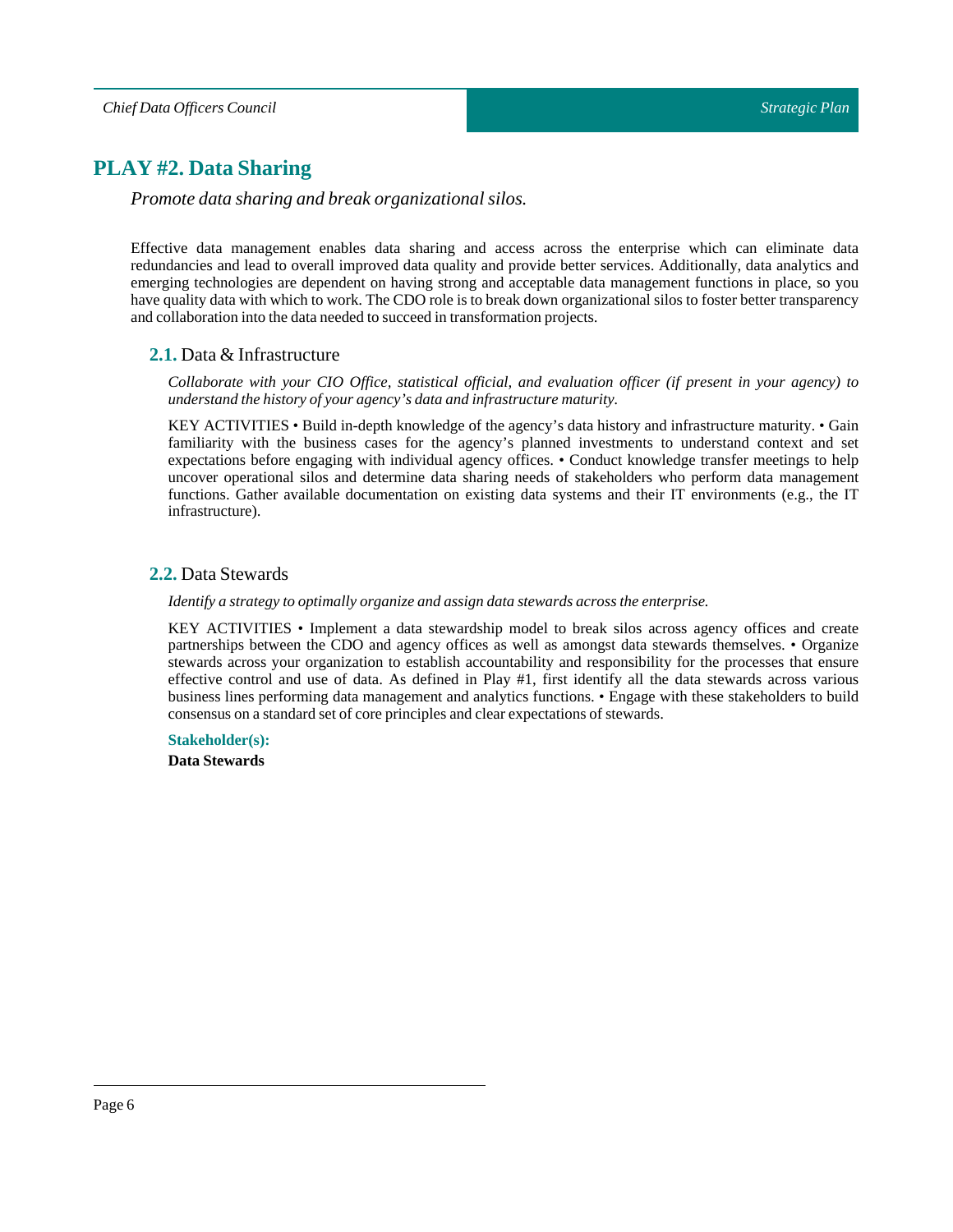### <span id="page-6-0"></span>**2.3.** Training & Empowerment

*Provide opportunities to train and empower data stewards to be effective in their role.*

KEY ACTIVITIES • Facilitate cross-sharing of best practices for data usage by having meetings with informal data stewards to discuss the activities they perform in managing their data. • Work iteratively with informal data stewards to develop a stewardship framework based on their input and feedback, and gain consensus on their role (e.g., tracking data inventories and collections. • Coordinate with data stewards to identify the linkages needed between datasets, and to lead cross organizational projects. This type of framework empowers data stewards by considering their needs and opinions and fosters knowledge sharing.

**Stakeholder(s):**

**DataStewards**

### <span id="page-6-1"></span>**2.4.** Automation

*Establish an automated means to manage stewardship responsibilities.*

KEY ACTIVITIES • Gain additional insights across silos of operations and support any future data standardization projects. • Document all existing data assets to show the value of agency data. • Engage with data stewards to obtain and document business requirements and use cases for their data systems. • Obtain relevant metadata and classify the types of data being collected, used, and stored which will require an automated means for stewards to interface and accumulate such data. Be sure to provide guidance for sharing and/or obfuscating/tokenizing sensitive data. Developing a metadata inventory is important for building trust and enabling data sharing.

### <span id="page-6-2"></span>**2.5.** Data Lifecycles

### *Collaborate with data stewards to develop data lifecycle management best practices.*

The OPEN Government Data Act mandates that CDOs establish data management best practices to improve the quality of agency data. KEY ACTIVITIES • Implement a data management program to develop decision making policies and procedures. • Build agency capacity to establish formal data management policies and standards on implemented data assets. • Raise agency data awareness early by developing best practices for managing agency data in partnership with data stewards. • Develop initial data standards on the representation of data to educate agency stakeholders about the value of data management, standards, architecture, and data driven decision making.

### **Stakeholder(s):**

### **DataStewards**

#### **U.S. Food and Drug Administration** : *AGENCY EXAMPLE*

*• The CDO at the U.S. Food and Drug Administration (FDA) created a steering committee and separate working groups both staffed by various FDA Center em-* *ployees to identify data initiatives and come to consensus on recommendations for their organization. Using this approach created a process that creates a sense of ownership for data stewards, involving them in the decision-making which has led to stronger partnerships with the CDO.*

# <span id="page-6-3"></span>**2.6.** Data Management

*Determine how your data management program will be organized.*

The data management domains of your program will serve as inputs to your data management strategy (see next step). KEY ACTIVITIES • Create a data management framework connecting your agency's data management program to the needs of your stakeholders. • Include senior leadership and the agency data analytics community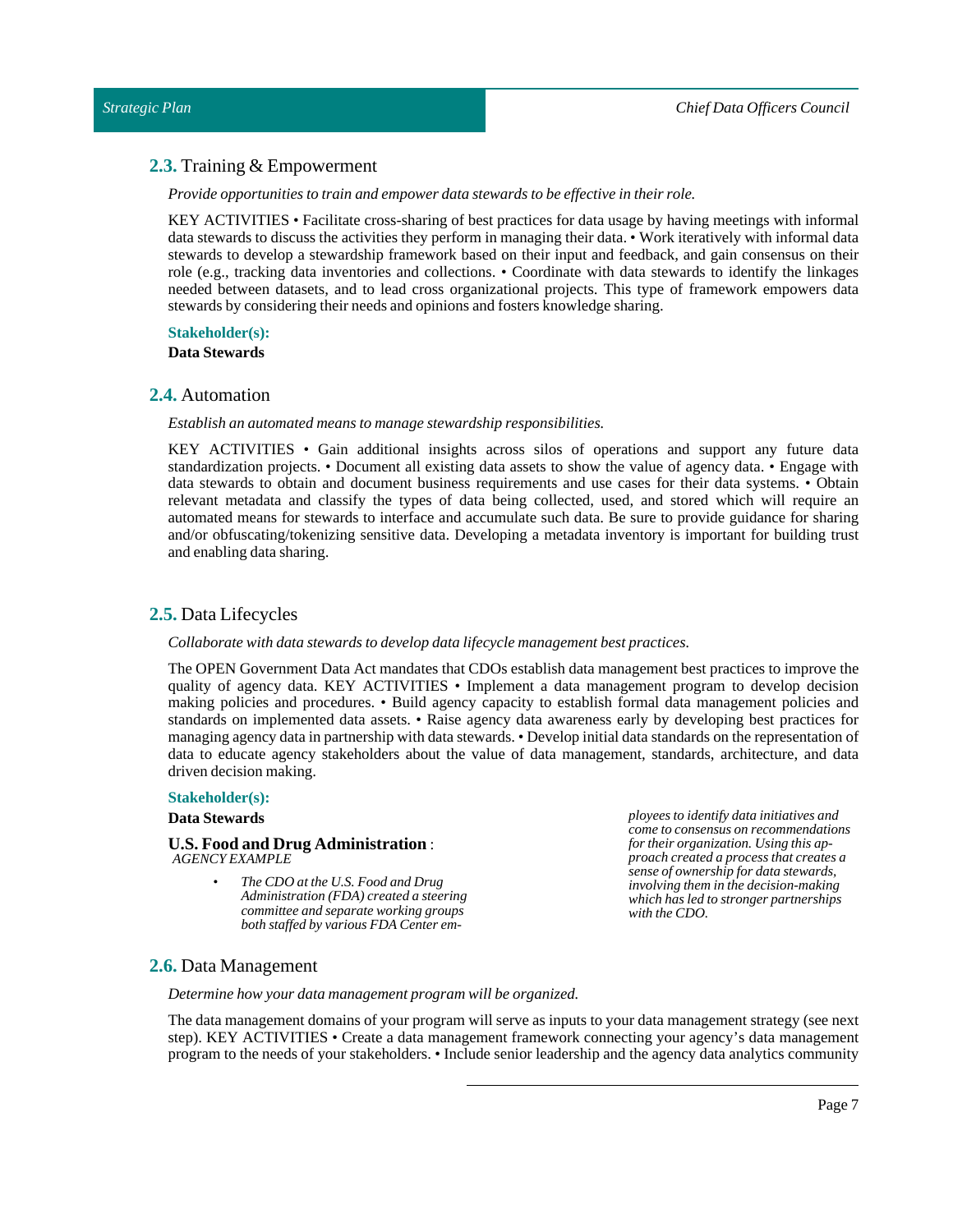as stakeholders so that data management can best inform analytics. • Implement data management frameworks which include specific disciplines, policies, and competencies that are applied throughout the data lifecycle.

# <span id="page-7-0"></span>**2.7.** Data Strategy

*Develop a data management strategy in collaboration with your CIO, Chief Technology Officer (CTO), Chief Enterprise Architect or Chief Data Architect, and agency leadership, based on the findings and inputs from earlier action steps.*

A data management strategy will help you think through how to prioritize investments and resource allocations (e.g., data analytics, data infrastructure). KEY ACTIVITIES • Implement your data priorities with a focused data management strategy that includes iterative approaches to addressing the various challenges of enterprise data management. • Consider including collaborative activities and incremental data projects. • Align your agency's IT strategy and modernization initiatives to the data management strategy to ensure IT and data are coordinated. • Explain how data analytics fits into your strategy.

# <span id="page-7-1"></span>**2.8.** Change Management

### *Develop an Organizational Change Management (OCM) plan to support your data management strategy.*

Integrating change management strategies can successfully persuade stakeholders to implement or adjust data management methods or practices. KEY ACTIVITIES • Most importantly, engage senior and executive leadership from across business lines to garner support for your enterprise data management vision which ensures you have the backing from across the organization. • Develop an OCM coupled with project management and system engineering approaches to drive successful, largescale transformations (e.g., IT or data modernization, workforce strategy, and policy changes). • Integrate OCM strategies into data projects to advance strategic relations, increase teamwork and stakeholder buy-in, reduce the risk of customer resistance, and enable operations to be more efficient in achieving the full value of an initiative. • Assess your agency's culture to better understand which key stakeholders need to be involved in your data management initiatives and what methods will be effective in implementing them. • Include consistent and ongoing communications tactics for any desired data initiatives to help stakeholders understand why they should adapt to new changes.

# <span id="page-7-2"></span>**2.9.** Projects

### *Prioritize data sharing projects that generate measurable business outcomes and align with strategic objectives.*

Using an incremental approach to data management not only delivers benefits to impacted business stakeholders but it also helps you gain quick wins. KEY ACTIVITIES • Prioritize high-value impact projects, such as those at the management or secretary level, and leverage opportunities for data standardization and integration during planned IT projects. • Execute against your OCM plan, including communicating any upcoming and major milestones of your planned data projects to key stakeholders.

### **Stakeholder(s):**

#### **Nuclear Regulatory Commission**: *AGENCY EXAMPLE*

*• The CDO at the Nuclear Regulatory Commission (NRC) built a master data management system for a very complex project collecting information required to determine the fee base for their regulatory service licensees. To become more* *transparent to their customers, they wanted to bring data from all lines of businesses throughout the agency to be granular enough to identify charges. The CDO identified data stewards from each of the offices that manage their own systems to collaborate on this project and share their data into this master data management system.*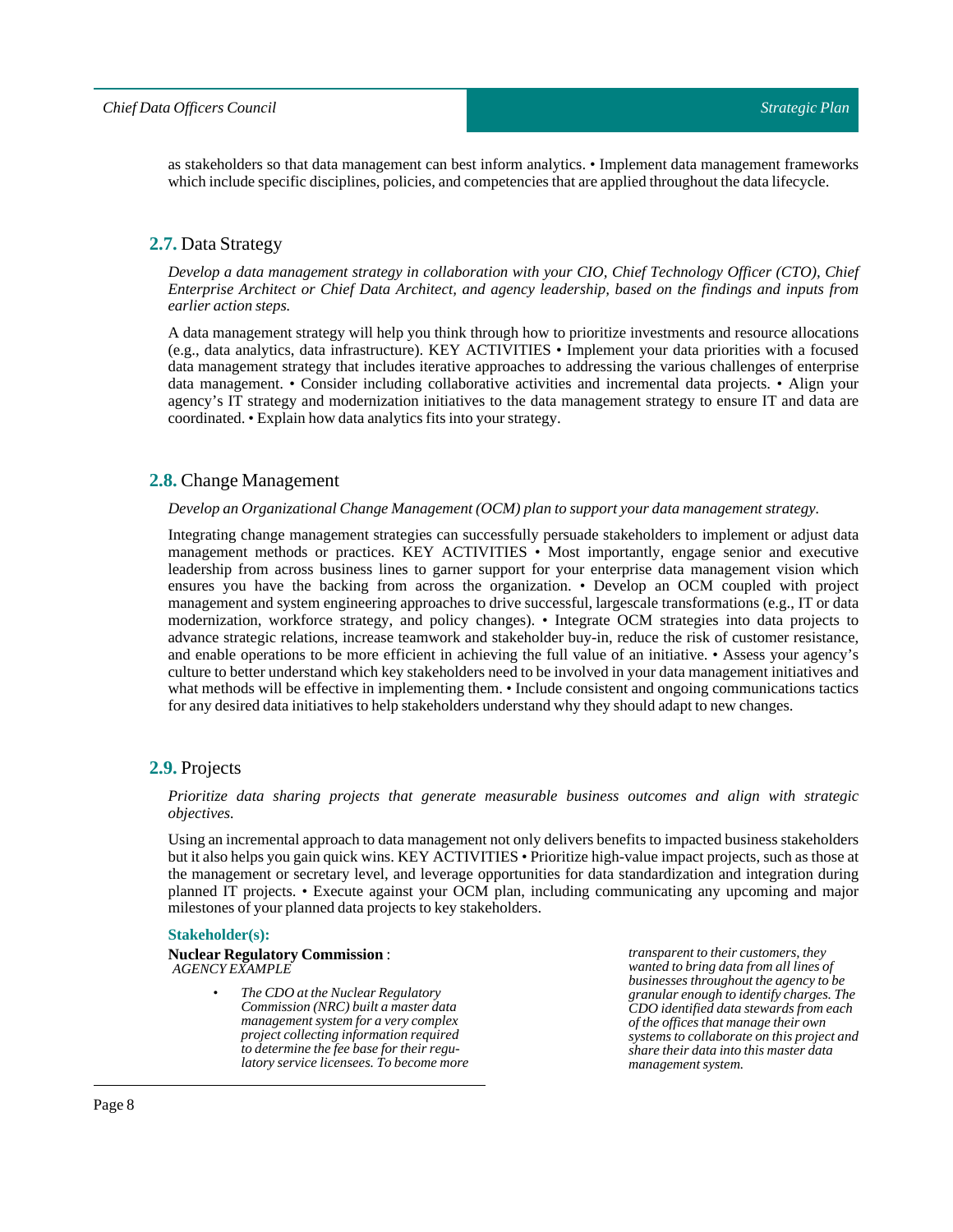### <span id="page-8-0"></span>**2.10.** Business Language

*Collaborate with data stewards to develop common business language, such as data term definitions for metadata.*

Managing metadata vocabularies, formats, and standards ensures a common understanding across the agency of data meaning and its uses. KEY ACTIVITIES • Establish strong metadata tags on data assets helps you find and manage data effectively. • Leverage relationships with data stewards to participate in these foundational data standardization efforts. This activity also supports data cleansing efforts for any forthcoming data projects.

# **Stakeholder(s):**

**DataStewards**

# <span id="page-8-1"></span>**2.11.** Data Consolidation

*Identify data consolidation opportunities across database systems including data sharing and access between business lines.*

Evaluating data management and analytics capabilities can help you identify open source or shared service opportunities across systems to improve cost efficiency. KEY ACTIVITIES • Collaborate with data stewards to identify organizational silos throughout your agency, which can uncover redundancies and overlapping data in systems, tools, and processes. • Assess data tool usage and costs across the agency. Individual agency offices may be applying data analytics into their respective programs;therefore, it is imperative to assess current agency data tools including their licensing costs.

# <span id="page-8-2"></span>**2.12.** Databases & Platforms

*Design a conceptual target data architecture and enterprise solution for databases and other data platforms creating an environmentto establish formal data standards.*

Establishing a target data architecture brings your strategy and the technology side together to show the relationships between your agency's data functions, technologies, and types. KEY ACTIVITIES • Use your target data architecture to provide the infrastructure to share or migrate data from where it is stored to where it can be analyzed. This data structure should include an infrastructure for a high-functioning analytical environment. • Create a solution that solves the needs of different stakeholders and leverages data as an organizational asset, to discourage agency data silos. An enterprise solution may also lower IT costs.

### <span id="page-8-3"></span>**2.13.** Data Aggregation

*Begin data aggregation activities for data consolidation,integration, and service projects.*

This action ensures you have compiled and processed all the data from different databases needed for your data projects. KEY ACTIVITIES • Implement enterprise data solutions will require gathering data from disparate sources within your agency and making sure you have high quality information data. • Consider data aggregation as a tool in all initiatives and projects. This means you need good extract, transform and load (ETL) capabilities, a necessary process for you to optimize your data for analytics.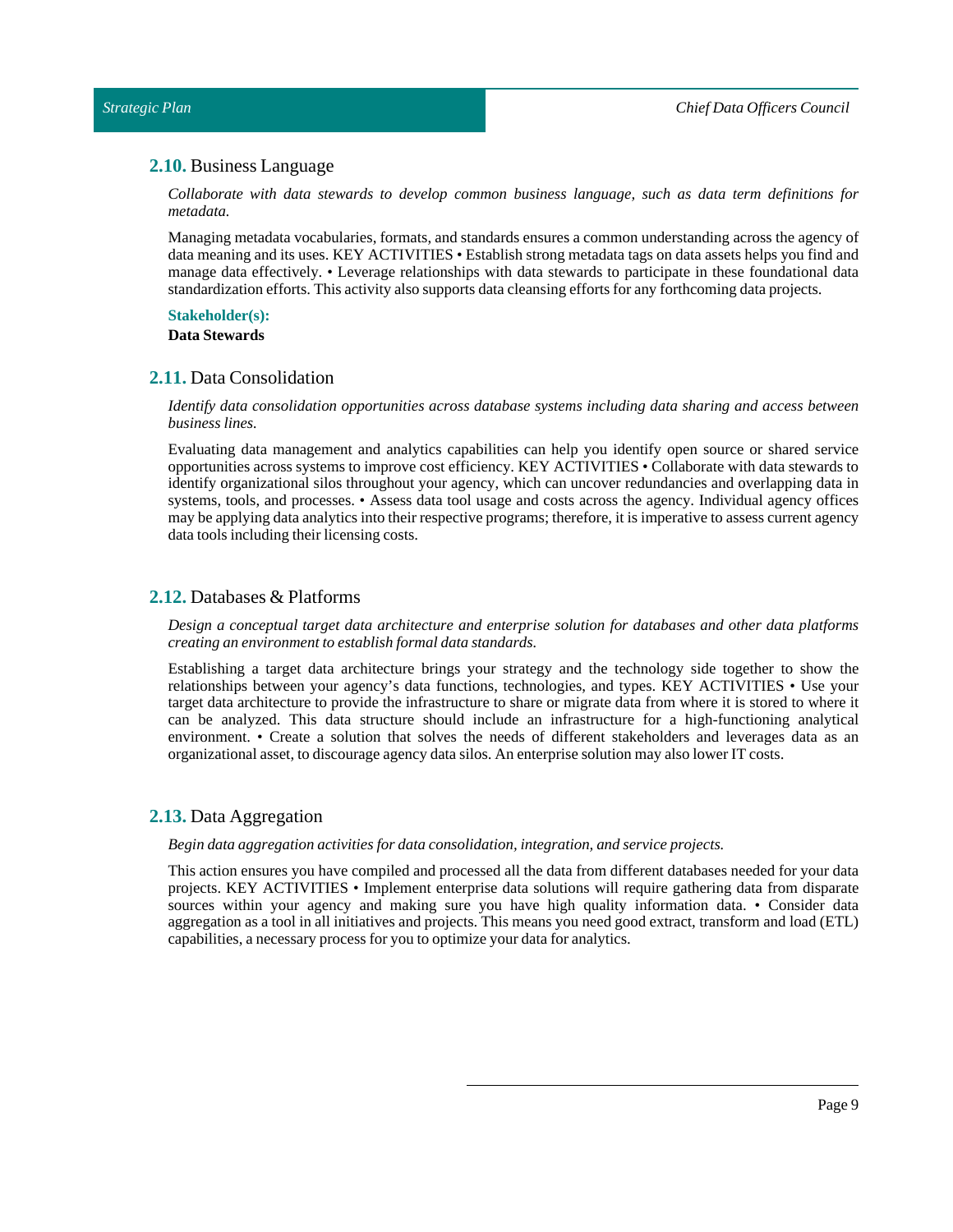# <span id="page-9-0"></span>**2.14.** Performance Metrics

*Define and track performance metrics across your data management program functions and monitor overall progress toward them.*

The information collected provides feedback and inputs into your data management strategy. KEY ACTIVI-TIES • Link your data management performance metrics to specific business performance metrics. • Design your data management program to drive or meet business outcomes. This means tracing business outcomes back to supporting analytics output and underlying data.

# <span id="page-9-1"></span>**2.15.** Tools & Technologies

*Routinely assess all agency data management tools and technologies (e.g., data analytics capabilities) including Operations and Maintenance (O&M) costs for efficiencies.*

With the evolution of data tools, it is important to constantly evaluate your existing resources to determine where cost savings opportunities are. KEY ACTIVITIES • Implement and maintain data management investments, a key role of the CDO. • Use your budgeting and data resource management process to show how you are prioritizing resources to meet agency needs.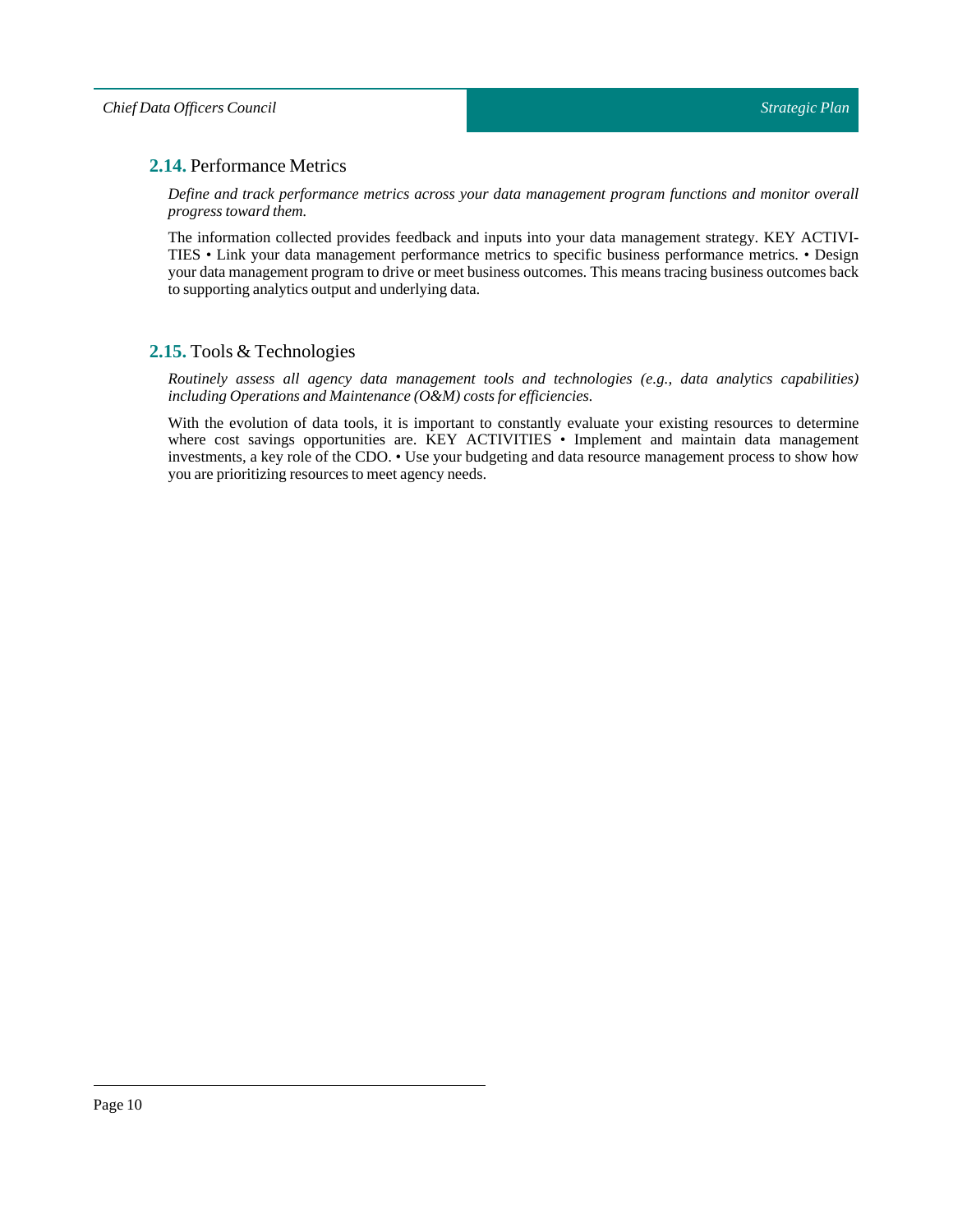# <span id="page-10-0"></span>**PLAY #3. Data Literacy & Culture**

*Build a data-driven culture by taking the lead to improve data literacy and acumen within your agency.*

Invest in the individuals within your workforce to create a data-driven culture by improving data literacy and skills. Focus on providing an inclusive approach to building and harnessing basic data skills, knowledge, and competencies in all staff and leadership. Additionally, part of your OCM plan should include strategies for transforming the overall agency culture by getting your workforce to understand the mission value that data can deliver.

### <span id="page-10-1"></span>**3.1.** Training

*Conduct a landscape analysis to document existing training requirements and identify available training opportunities within your agency and across the federal governmentthat your agency may be able to utilize.*

Consult the Federal Data Strategy's Curated Data Skills Catalog in this process. Use existing training resources as a cost-effective approach to training implementation and to leverage potential shared service opportunities across the federal government. KEY ACTIVITIES • Connect with your HR office to learn about efforts taking place at the Office of Personnel Management (OPM) and across government regarding the data space (e.g., government-wide data science training programs, establishing data science job descriptions, etc.). • Coordinate with your agency's CIO, Chief Learning Officer, and Chief Evaluation Officer to learn about parallel efforts taking place with regards to training and hiring both within the agency and through their respective cross-agency council groups. • Ensure there is alignment between the technology, evidence, and data sides as there may be similar requirements and goals where opportunities for collaborative synergies exist.

### <span id="page-10-2"></span>**3.2.** Education & Awareness

*Build an education and awareness campaign that focuses on communicating the importance and value of data throughoutthe organization while promoting data literacy.*

This OCM activity demonstrates your ability to be a change agent, influencing your agency data culture. KEY ACTIVITIES • Cultivate buy-in and interest in your data vision among key stakeholders through awareness campaigns that build broader consensus on your agency's future. • Communicate the value of data as a strategic asset and garner excitement from agency offices for product or service development opportunities to use data to respond to mission needs. • Focus your awareness campaign on the goal of educating your agency's workforce on data literacy. AGENCY EXAMPLE The CDO at the Federal Energy Regulatory Commission (FERC) facilitated meetings to demonstrate data product prototypes and basic data analytics visualizations and dashboards as an engagement strategy. These meetings showed key stakeholders' how programs were using data for better decision-making. This effort models data stewardship that facilitates improved data quality, which can lead to more trusted data products.

### <span id="page-10-3"></span>**3.3.** Skills Assessment

*Review or update your workforce skills assessment to understand the coverage, quality, methods, and effectiveness of current staff data literacy and data skills.*

This step locates existing gaps in data literacy and specific data skills and where additional training might be needed. KEY ACTIVITIES • Interview internal stakeholders across senior levels and job functions (e.g., operations, human resources, program management) to identify existing gaps in data literacy and specific data skills, as well as where additional training might be needed. • Carefully decide how best to address the gaps in your agency (i.e., training or hiring or both) by aligning to the needs of your staff and to your agency mission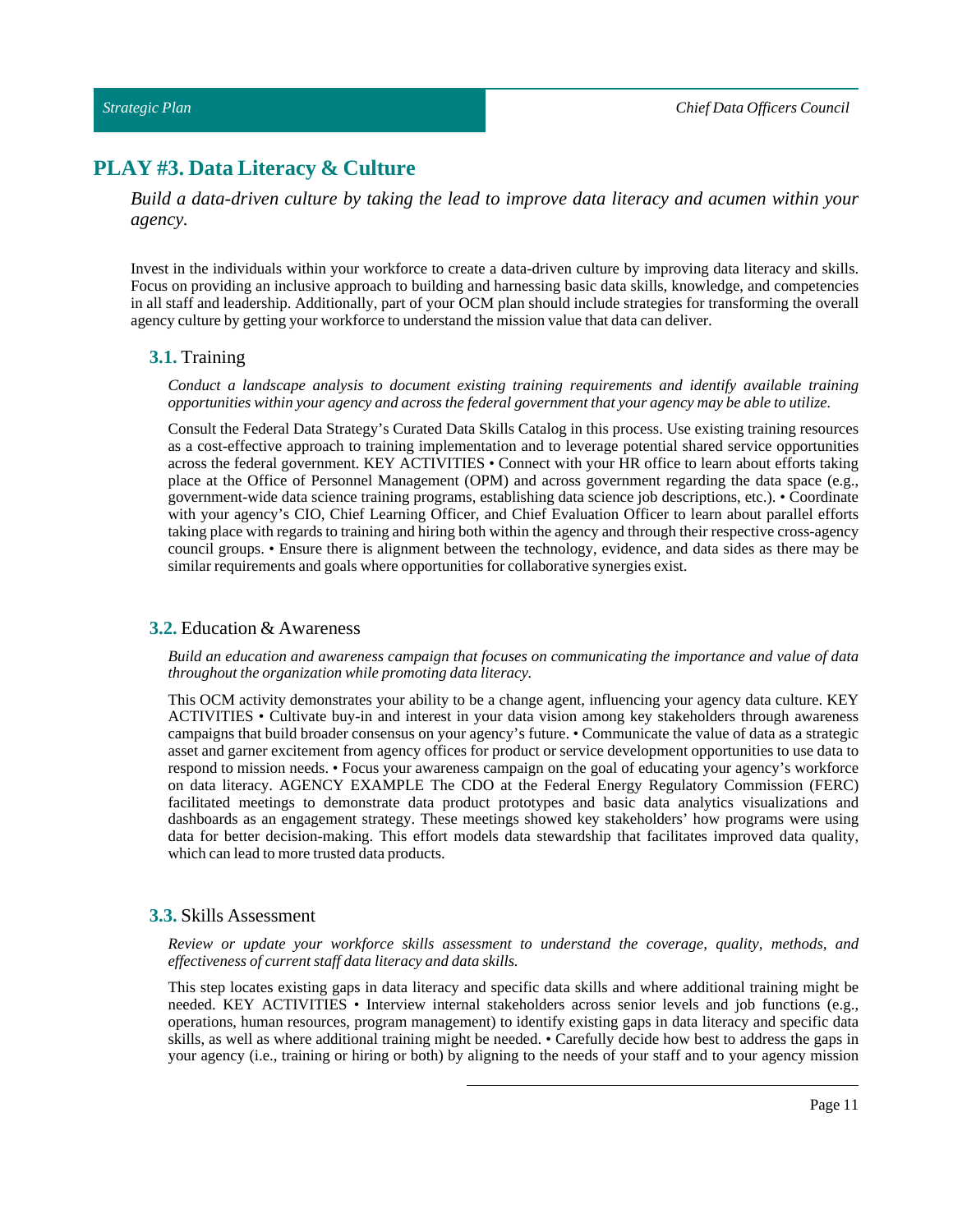### *Chief Data Officers Council*

needs and priorities. • Evaluate the readiness of agency offices to integrate data science and data analytics into their missions, especially those offices that may not have had that experience previously.

#### **Stakeholder(s):**

### **Department of Housing and Urban Development** :

*AGENCY EXAMPLE The CDO at the Department of Housing and Urban Development (HUD) assessed existing job positions as part of their agency's capacity assessment to determine whether job titles and* *responsibilities were aligned and that job with data analyst titles were in fact performing data-focused functions. The information gleaned from this assessment served as inputs into their budget requests and hiring plans.*

# <span id="page-11-0"></span>**3.4.** Data Skills

Collaborate with key stakeholder groups, including your HR Office, to create a list of key data skills that are *pertinent to your agency's success.* 

Use this list to develop a training plan that prioritizes these key data skills and links these efforts to your mission goals and objectives. KEY ACTIVITIES• Document a training plan that connects to your broader, agency-wide business goals and objectives to create a more cohesive data literacy effort. • Demonstrate exactly how data literacy training provides value and will progress your organization past its current state. • Create a plan which considers the current potential of your agency and what type of training format and option will best develop data literacy skills (e.g., upskill, reskill, etc.)

# **Stakeholder(s):**

**HR Offices**

### <span id="page-11-1"></span>**3.5.** Training Roadmap

*Connect with your HR office to develop a training roadmap thatincludes current and future training needs.*

KEY ACTIVITIES • Create a training roadmap clearly outlining the main activities to progress your agency's data literacy. • Use the roadmap to provide your organization with a linear timeline of events which connects to the main implementation activities in your training plan. • Document exactly when each major milestone will take place.

# **Stakeholder(s):**

# **HR Offices**

# <span id="page-11-2"></span>**3.6.** Resources

Determine the resources needed to implement your training and submit a budget request for those needs (e.g., *training instructors or training software).*

KEY ACTIVITIES • Identify the necessary resources to fill identified agency gaps. This activity allows your agency to plan and solve potential roadblocks in the future. • Meticulously account for resources that you might not need immediately but may be required to sustain your training into the future.

# <span id="page-11-3"></span>**3.7.** Implementations

Consider the type of implementation that works best for your agency, whether that is a pilot program or a *comprehensive training program.*

KEY ACTIVITIES• Strategize on the proper requirements and training format prepares you to launch your data literacy training program. • Consider conducting a pilot program to test out your program including the courses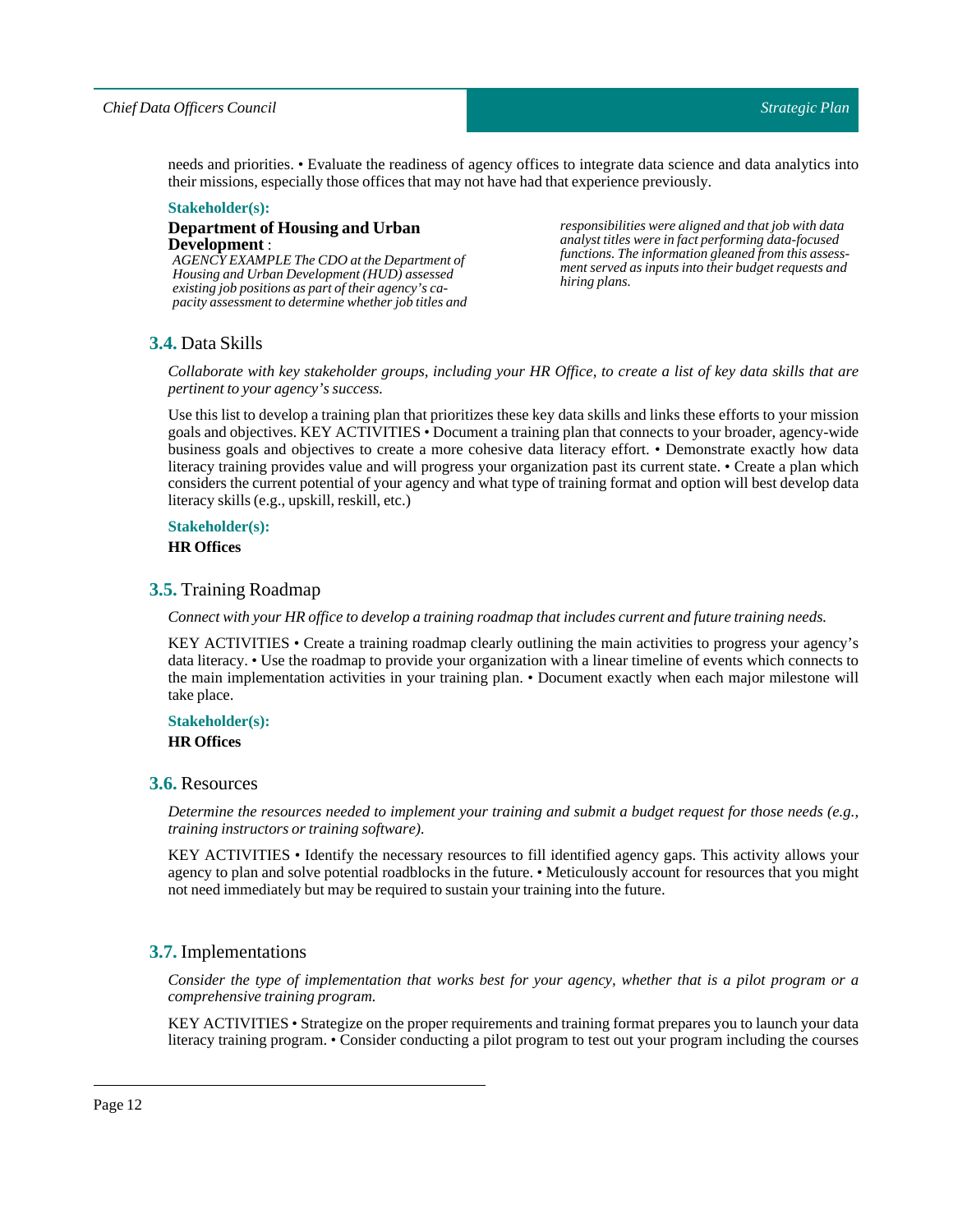and instructors to see if they are a good fit for your agency's needs. Note: for those agencies that have a mature understanding of their data skills gaps, implementing a broad-scale program might be more appropriate.

### <span id="page-12-0"></span>**3.8.** Communications Plan

*Develop a communications plan to deliver strategic messages to your workforce about your planned data literacy initiatives.*

KEY ACTIVITIES• Build a strong data culture by influencing individuals within your workforce and relaying a narrative for data literacy, while highlighting the business value your initiative will bring.

### <span id="page-12-1"></span>**3.9.** Crossover Positions

*Coordinate with your agency CHCO and agency CIO to determine crossovers in data and information-focused positions.*

KEY ACTIVITIES • Identify complementary roles between the CIO and CDO functions to potentially address immediate staffing needs. • Consider that agency program officers, or the CIO may have an active or future strategy to implement data analytics or emerging technologies (Robotic Process Automation (RPA), Artificial Intelligence (AI), and Machine Learning (ML)) which could mean plans to hire for those positions. There may be existing data or information-focused positions that also support CDO requirements and priorities. • Connect with your CIO and Program office Directors to determine if there are existing or future positions that could be reorganized and better aligned to the office of the CDO.

**Stakeholder(s): CHCOs CIOs**

### <span id="page-12-2"></span>**3.10.** Hiring

*Engage with stakeholder groups to learn about previous and current data and information technology-related hiring needs and plans across agency offices.*

Understanding your agency's hiring, attrition, and turnover trends will help in identifying effective strategies and approaches for future hiring plans. KEY ACTIVITIES • Consult key stakeholders about existing hiring plans to integrate data roles into their programs and develop a cohesive approach on how these new roles will move the agency to become a more data driven organization. • Demonstrate your ability to elicit change by integrating your data vision into individual program plans.

### <span id="page-12-3"></span>**3.11.** Roles

### Develop a hiring plan for future roles needed to fill skill gaps for your organization or carry out CDO mandates *and Office of Management & Budget (OMB) requirements.*

KEY ACTIVITIES• Identify your staffing needs early will aid in building a diverse and skilled team/workforce that can transform the organizational data culture. • Use staffing to create the right environment for future resources to be successful. • Determine what kind of data workforce you need to build, consider the key functional skill areas that will help address agency objectives. • Consider the type of data assets you want to establish for the organization, including data and analytics methods and processes you want to employ, and tools you can provide. • Incorporate the results of your benchmarking assessments as you develop your hiring plan. Consider all funding mechanisms both inside and outside of your agency including the requirements for leveraging a Working Capital Fund (WCF) to plan the budget for these staffing resources.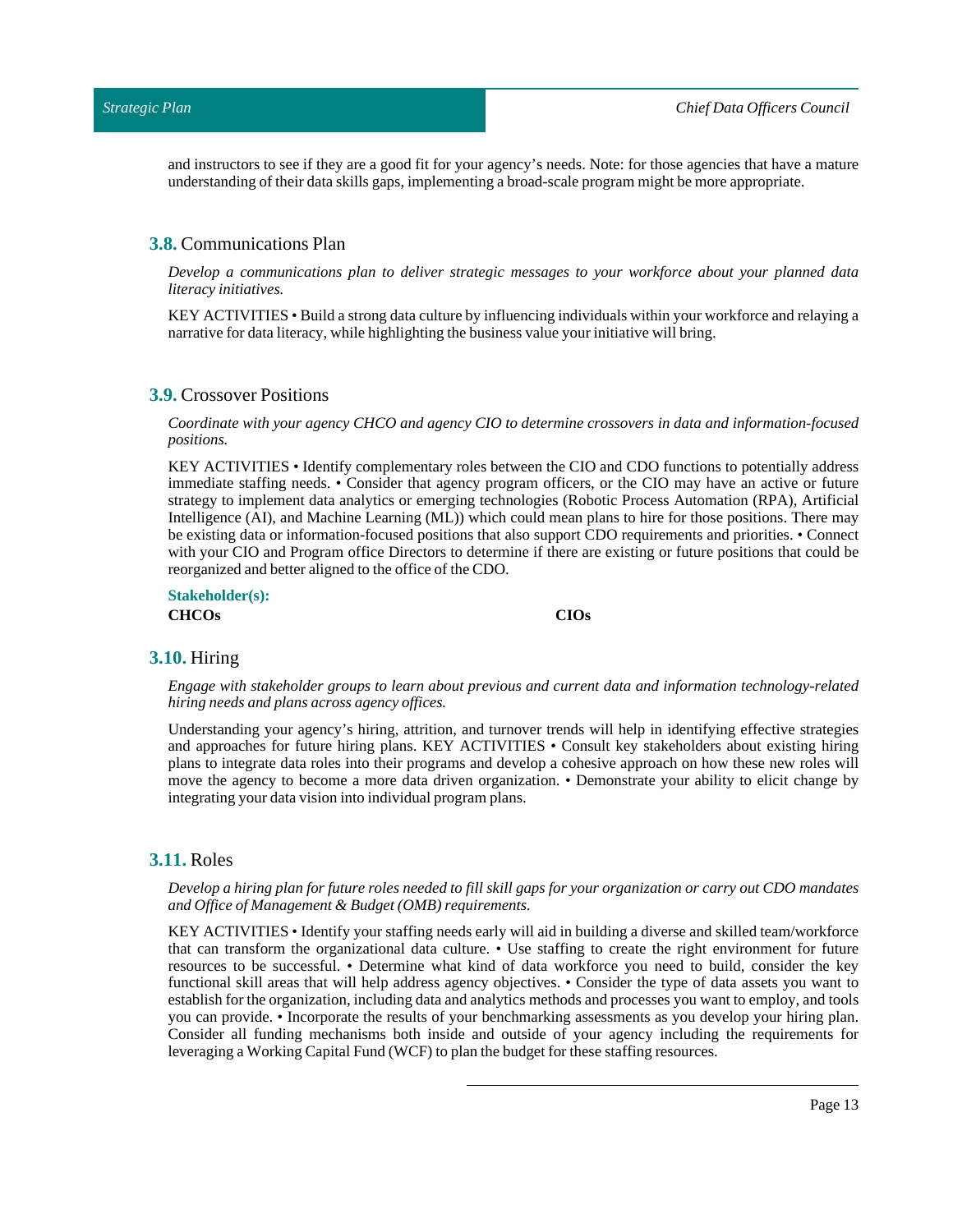*Chief Data Officers Council*

# $Stakeholder(s):$ **Office of Management & Budget**

# <span id="page-13-0"></span>**3.12.** Metrics & Assessment

*Assess and measure the mission value gained from data literacy efforts.*

KEY ACTIVITIES• Demonstrate the measurable impact of your data literacy initiatives on your organization's bottom line. • Work with your HR Office to develop assessments to monitor the results of your data literacy initiative within the workforce. • Create metrics to measure progress of data literacy training programs and connect those metrics to your agency mission objectives and larger strategic goals.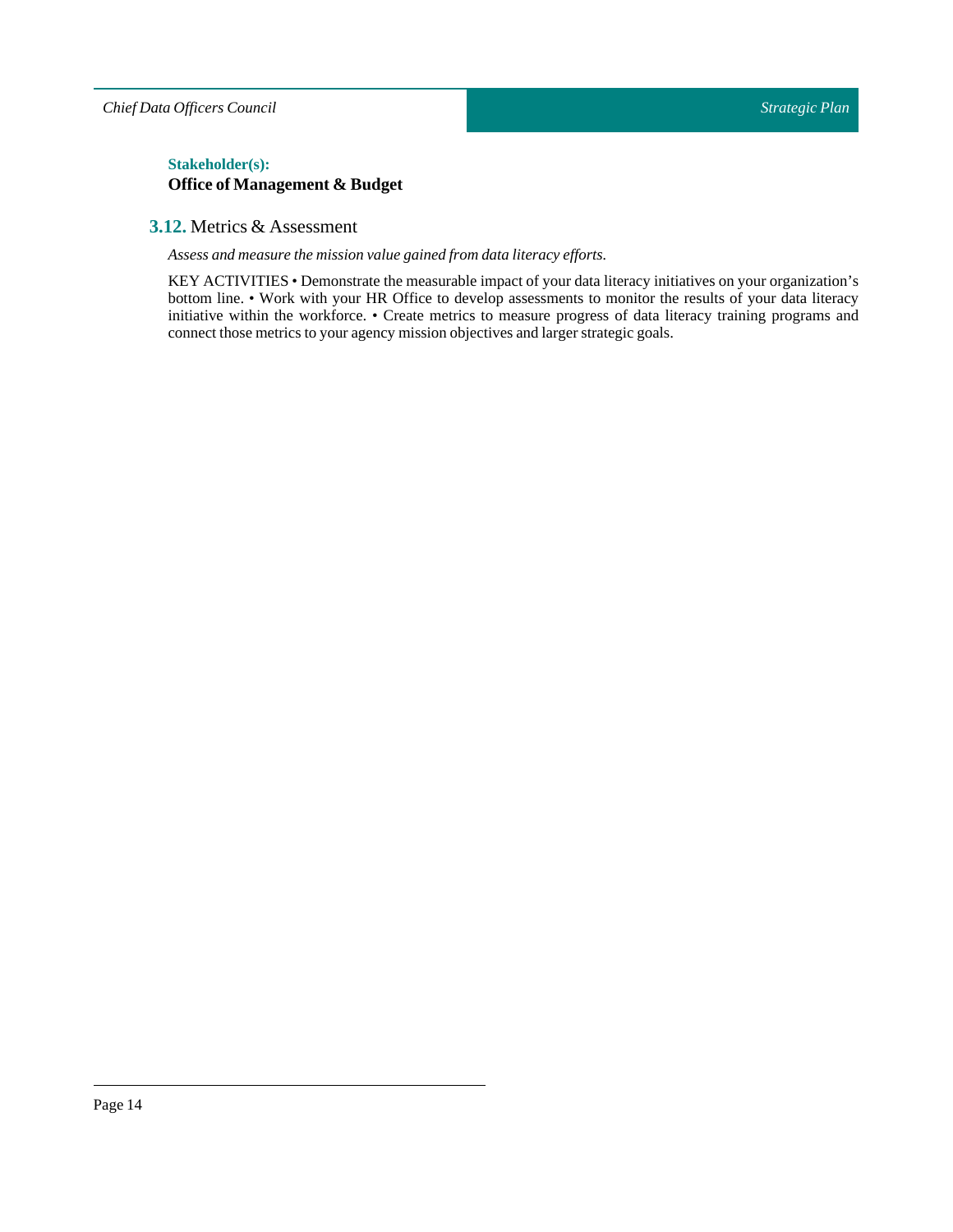# <span id="page-14-0"></span>**PLAY #4. Data & Analytics**

*Drive transformation through a mission focused data and analytics strategy that can influence the enterprise-wide business strategy and answer key agency questions.*

Focus on mission value creation and Key Performance Indicators (KPIs) to develop a modern data and analytics strategy that delivers tangible outcomes and value in the immediate and long-term while accounting for organizational, cultural, and technical constraints. A holistic data and analytics strategy also properly plans for budget and resource allocations for mission critical needs. Connecting mission value to your data specific investments and identifying resources that will allow your organization to maximize data for decision making and mission enabling purposes, will help move your organization forward even with a limited budget. Make sure your agency's data and analytics strategy is more than just complementary to your agency's mission and enterprise-wide business strategy. Your data strategy should focus on how to transform the organization and in turn influence and transform your mission objectives and business strategy.

# <span id="page-14-1"></span>**4.1.** Use Cases & Pain Points

*Focus on use cases, pain points, and transformation/innovation opportunities when interviewing key stakeholders to assess your agency's current data landscape.*

This assessment will present where the existing data sources and silos are and opportunities for data to accelerate change and improve existing KPIs. KEY ACTIVITIES • Identify the pain points from key stakeholders and where they see near term opportunities to transform the organization. • Develop a data and analytics strategy which considers perspectives from across the organization with the goal of influencing the overall business strategy.

# <span id="page-14-2"></span>**4.2.** Goals, Themes & Findings

### *Identify any shared goals, consistentthemes, and parallelfindings from the stakeholder interviews.*

KEY ACTIVITIES • Discover points of intersection between stakeholder groups to connect priorities for future collaboration opportunities. • Create a data and analytics strategy needs to be enterprise focused and not centered on any single agency office or entity. • Address the overlapping priorities of agency staff across the organization and creating solutions that emphasize data sharing and shared services.

# <span id="page-14-3"></span>**4.3.** Budget Process

*Understand your agency's budget process including the IT investment management processes to ensure that appropriate resources are planned for in future budgets as required under the Federal Data Strategy 2021 Action Plan - Action 3.*

Having this knowledge will help provide an agency-wide lens when incorporating budget considerations into your data and analytics strategy. KEY ACTIVITIES • Gain an understanding of the IT investment management processes (e.g., Capital Planning and Investment Control or CPIC) to help guide future decision making and get integrated into the federal budget process. • Ensure your budgeting and resource allocation is aligned with the CIO Office and established federal-wide policies and practices in the future.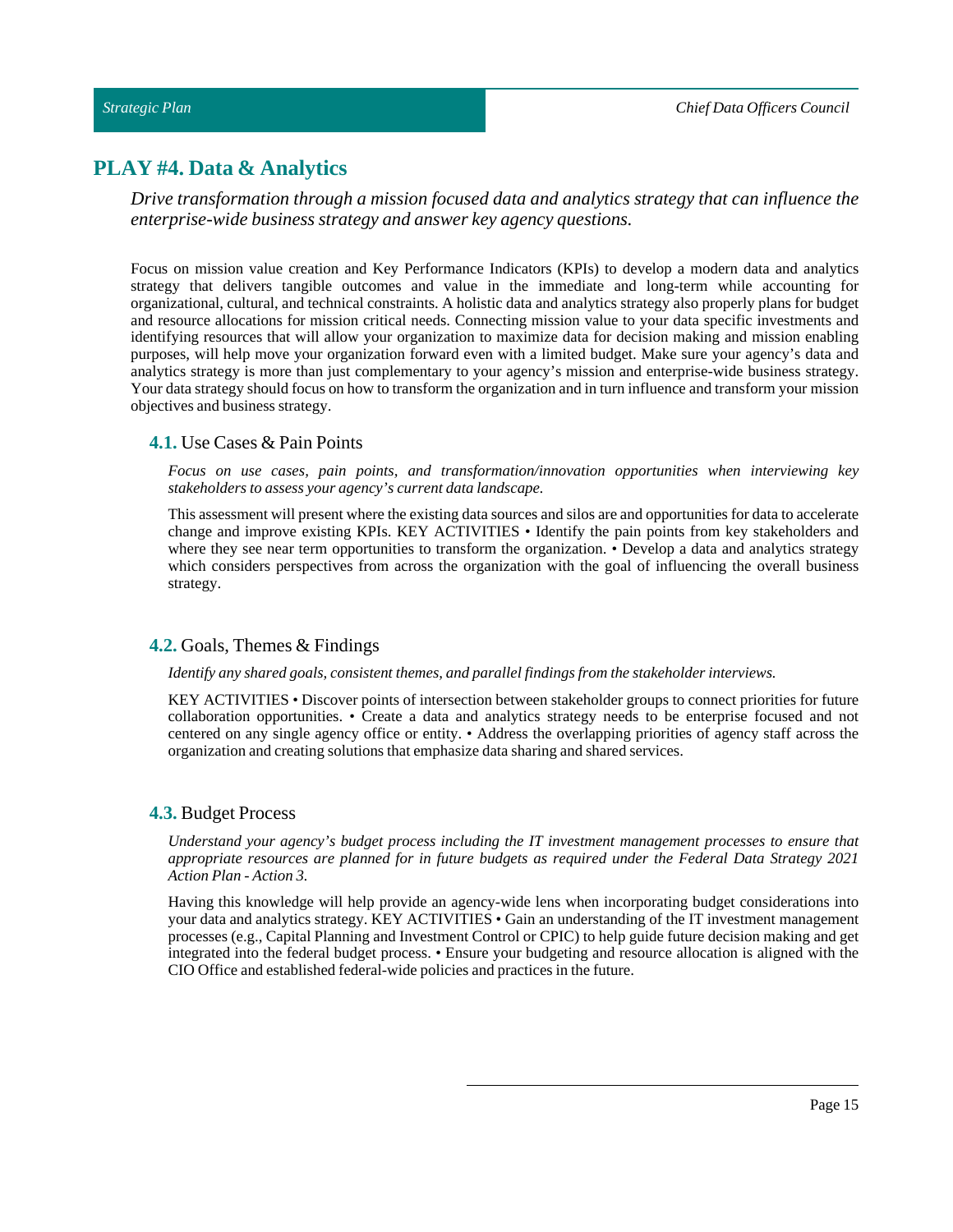# <span id="page-15-0"></span>**4.4.** Problems & Questions

*Connect your business problems to the key agency questions that data can help answer to prioritize transformational opportunities.*

KEY ACTIVITIES • Conduct a deep dive into your core business problems to figure out its origins to better identify solutions that the data and analytics strategy can address. • Create a data and analytics strategy that clearly outlines and demonstrates your understanding of the core business problems within your organization. Only then can you specifically link these core business problems and their root causes to innovative solutions that answer your key agency questions.

# <span id="page-15-1"></span>**4.5.** Tools & Platforms

Conduct an inventory of your data tools and analytics platforms to see how well they are integrated into your *agency's business processes.*

KEY ACTIVITIES • Connect your existing data investments to your business processes helps you identify if these investments are still needed and are providing value to your organization. • Catalog all your existing tools and platforms to create an inventory that documents all your existing investments in one place.

# <span id="page-15-2"></span>**4.6.** Predictive Analytics

*Understand the value of predictive analytics to create a future-focused organization.*

KEY ACTIVITIES • Identify opportunities to gain a quick win through predictive analytics tools and platforms. • Incorporate predictive analytics and its ability to identify future trends to get your organization ahead. Predictive analytics tools and platforms can cut costs, rapidly identify solutions to future problems, and create a culture of preventing problems, not just reacting to them within your organization. • Investigate the power of predictive analytics tools to transform your organization to demonstrate your vision.

# <span id="page-15-3"></span>**4.7.** Strategy Framework

Develop a strategy framework that moves the agency to a "future-state" focus and positions you as a strategic *change agent.*

KEY ACTIVITIES • Link your business problems and agency mission to transformative solutions that are driven by greater data utilization, established data practices, and defined data management standards. • Establish a framework that considers the agency's size, data priorities, and data architecture. • Use this framework to highlight your plans to progress the data culture away from the current state and influence the enterprise-wide business strategy.

# <span id="page-15-4"></span>**4.8.** Strategic Planning

*Create a working group with stakeholders across various agency offices to assist with any strategic planning activities.*

KEY ACTIVITIES • Create working relationships between key agency employees for information sharing and strategy building purposes. • Build a holistic enterprise data and analytics strategy that brings these groups together to connect priorities across agency offices.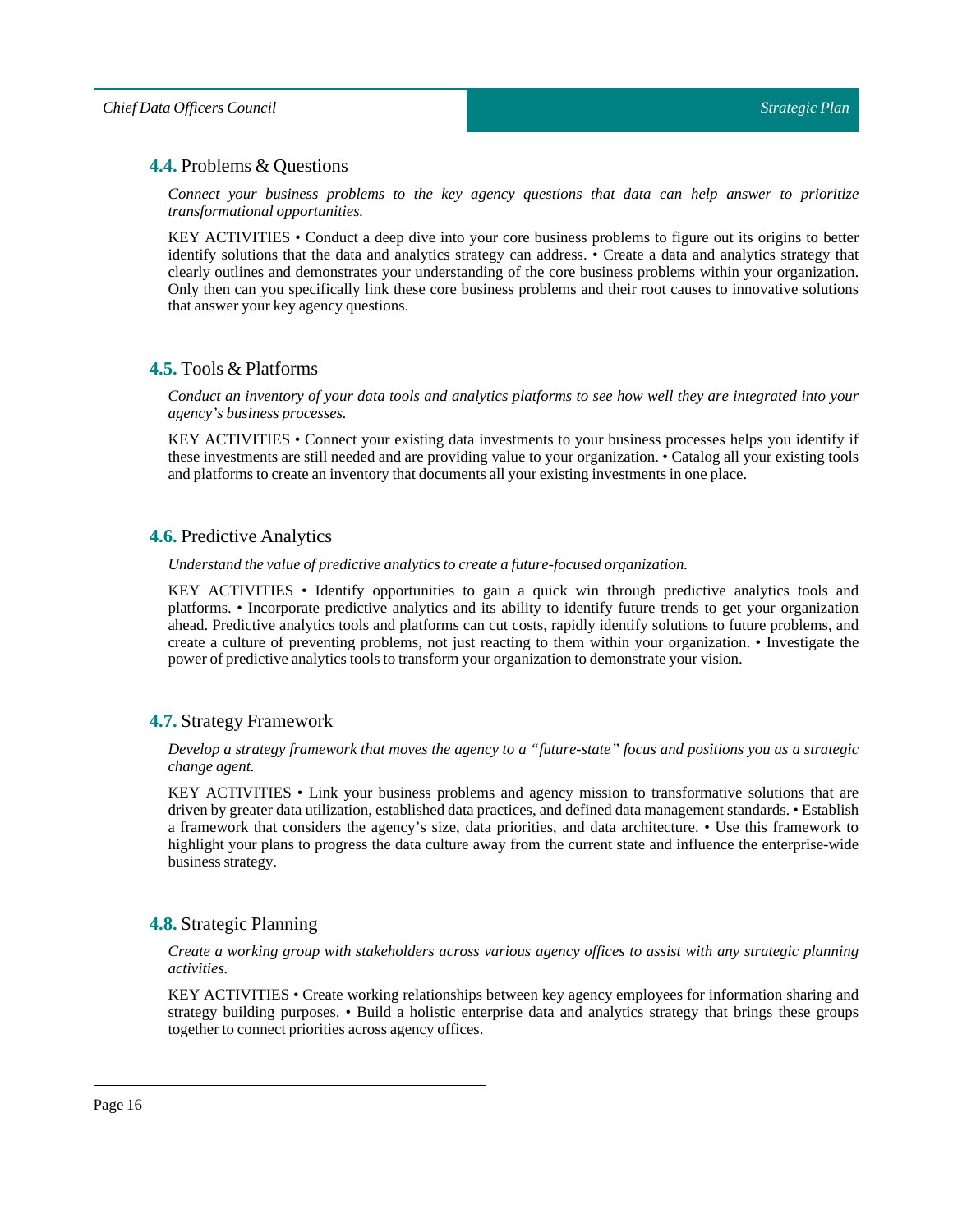### *Chief Data Officers Council*

### Stakeholder(s):

#### **Department of Labor** : *AGENCY EXAMPLE*

*• The CDO of the Department of Labor organized a weekly sub-group with the Chief Evaluation Officer, Chief Perform-*

# <span id="page-16-0"></span>**4.9.** Goals & Objectives

*Identify the strategic goals, sub-goals, and key objectives for your data and analytics strategy.*

KEY ACTIVITIES • Define the key markers for success within your data and analytics strategy and document them in a clear and concise format. • Identify goals, sub-goals, and key objectives that clearly illustrate your plans to leverage data as a strategic asset while also centering your agency's mission and data customer's priorities.

# <span id="page-16-1"></span>**4.10.** Resources

Link data specific resource allocations to the key business problems and objectives that are core to your data *and analytics strategy.*

KEY ACTIVITIES • Connect and explain how any new data specific technologies, programs, etc. will address your agency's key challenges. • Understand the problems your agency is facing and your core mission objectives before you submit plans to invest in data specific resources. • Include resource allocations and investment plans that provides a solution to a business problem and further your agency's set strategic goals.

### **Stakeholder(s):**

**USDA** : *AGENCY EXAMPLE*

> *• The USDA CDO identified a key business problem; employees had become accustomed to slow processes due to limited or no data access. Understanding this reality allowed them to dig deeper into the root of the problem through stakeholder*

*interviews and design sprints where they identified the data that existed and the data that was needed to improve efficiency. This ultimately led to the creation of new infrastructure, the USDA's Enterprise Data Analytics Platform and Toolset (EDAPT).*

# <span id="page-16-2"></span>**4.11.** Vision Statements

*Create vision statements on ways to transform data stewardship, analytics, data technology/tools, data literacy, and data governance.*

KEY ACTIVITIES • Align the messaging in your data and analytics strategy to the future state, moving beyond the current data environment and prioritizing the projects and activities that will transform your agency. • Track and account for existing data-specific budget allocations and resources when advocating for transformation activities. Also, anticipate impacts to other strategies at the agency level including the agency strategic plan, the IT strategy, etc.

*ance Officer, and the Chief Statistical Officer to strategize on how to prioritize data projects across agency offices and departments.*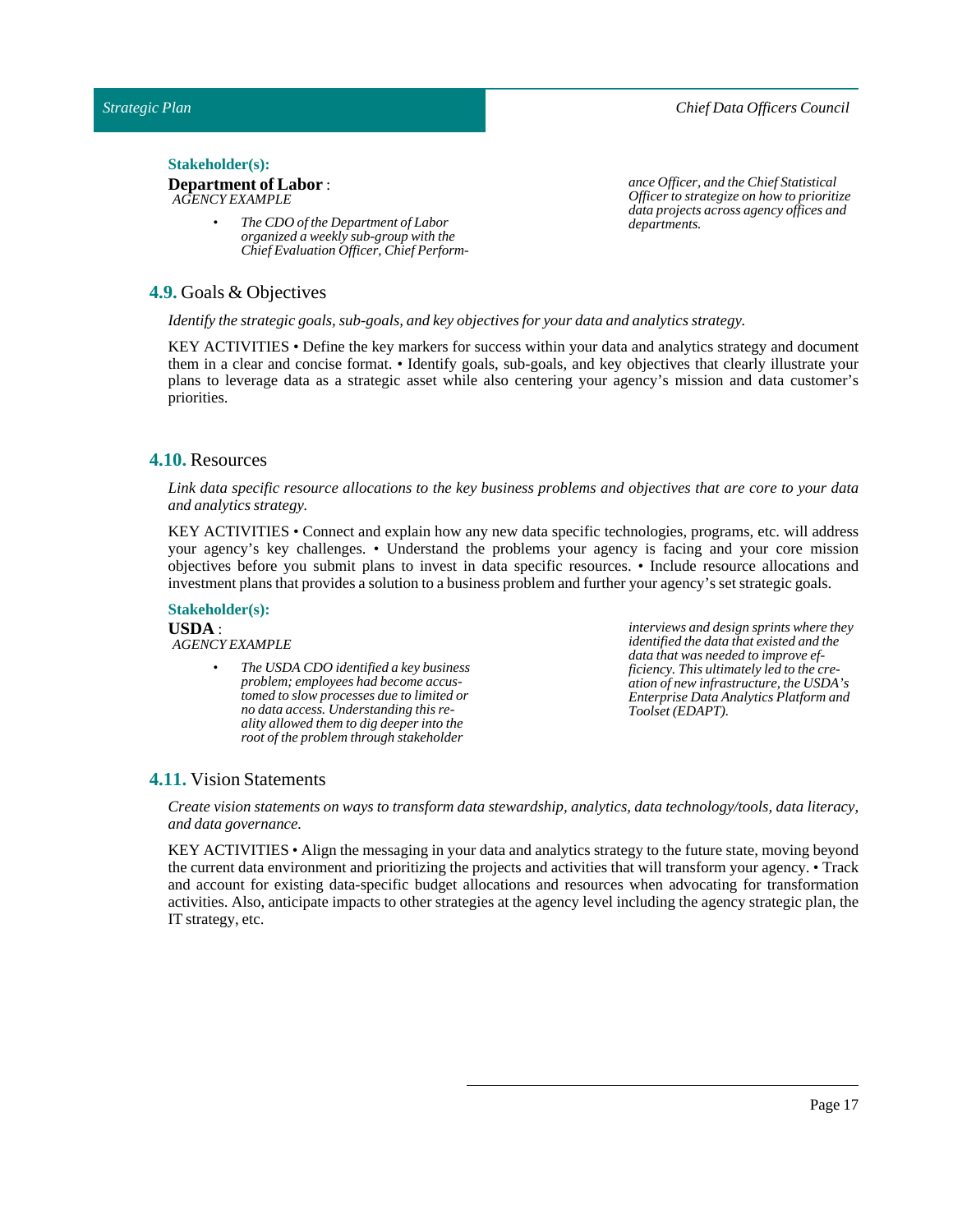# <span id="page-17-0"></span>**4.12.** Strategic Plan

*Develop a roadmap outlining a three-to-five-year strategic plan to address key objectives and strategic goals outlined in the action plan.*

KEY ACTIVITIES • Use the strategic roadmap to demonstrate your ability to set goals that are attainable and map out longer timelines for projects that are five to ten years into the future. • Provide an actionable timeline that features each marker (e.g., goals, subgoals, objectives, pilot projects) within your data and analytics strategy. • Prioritize goals and projects to tackle first, such as the high impact projects with shorter timelines that can demonstrate value early and help you gain influence.

# <span id="page-17-1"></span>**4.13.** Data Investments

Analyze any existing and planned data investments to see if they are directly addressing your key business *problems, compatible with your agency's mission, and aligned with your target data architecture.*

Consult your agency's CPIC or budget processes for further guidance on this step. KEY ACTIVITIES • Create alignment between your mission needs and your existing data resources. • Identify any inefficiencies that exist within your organization to help you consider different resource options or suggest replacing certain budget requests that are not connecting directly to your core business problems.

# <span id="page-17-2"></span>**4.14.** Timelines & Metrics

*Review any set strategic goals and key objectives to ensure they have clear timelines and metrics.*

KEY ACTIVITIES • Set clear timelines and metrics to track progress and account for any roadblocks to your data and analytics strategy that may emerge. • Provide an opportunity to revise your strategy periodically based on goals or objectives that are not consistently achieving the required standards linked to mission KPIs.

# <span id="page-17-3"></span>**4.15.** Action Plan

Create an action plan that outlines key objectives and strategic goals with assignments to key stakeholders (e.g., *data stewards.).*

KEY ACTIVITIES • Ensure accountability for each set objective and goal and a key point person who can manage its progress. • Develop measurable objectives and strategic goals that are managed by individuals across your organization sets your data and analytics strategy's action plan up for success. For example, data stewards can oversee a specific portion of the strategy that best aligns to their strengths and job duties. • Work with data stewards to define future success factors for their assignments as the action plan progresses.

# <span id="page-17-4"></span>**4.16.** Projects & Capabilities

*Identify and prioritize the projects within your agency that can accelerate progress while building critical capabilities.*

KEY ACTIVITY • Prioritize projects which demonstrate near term value to gain trust from your key stakeholders and buy-in for future projects with longer implementation timelines and more challenging projects. • Include pilot projects that can demonstrate the value data can bring to programs and build a business case for future investments that support the enterprise.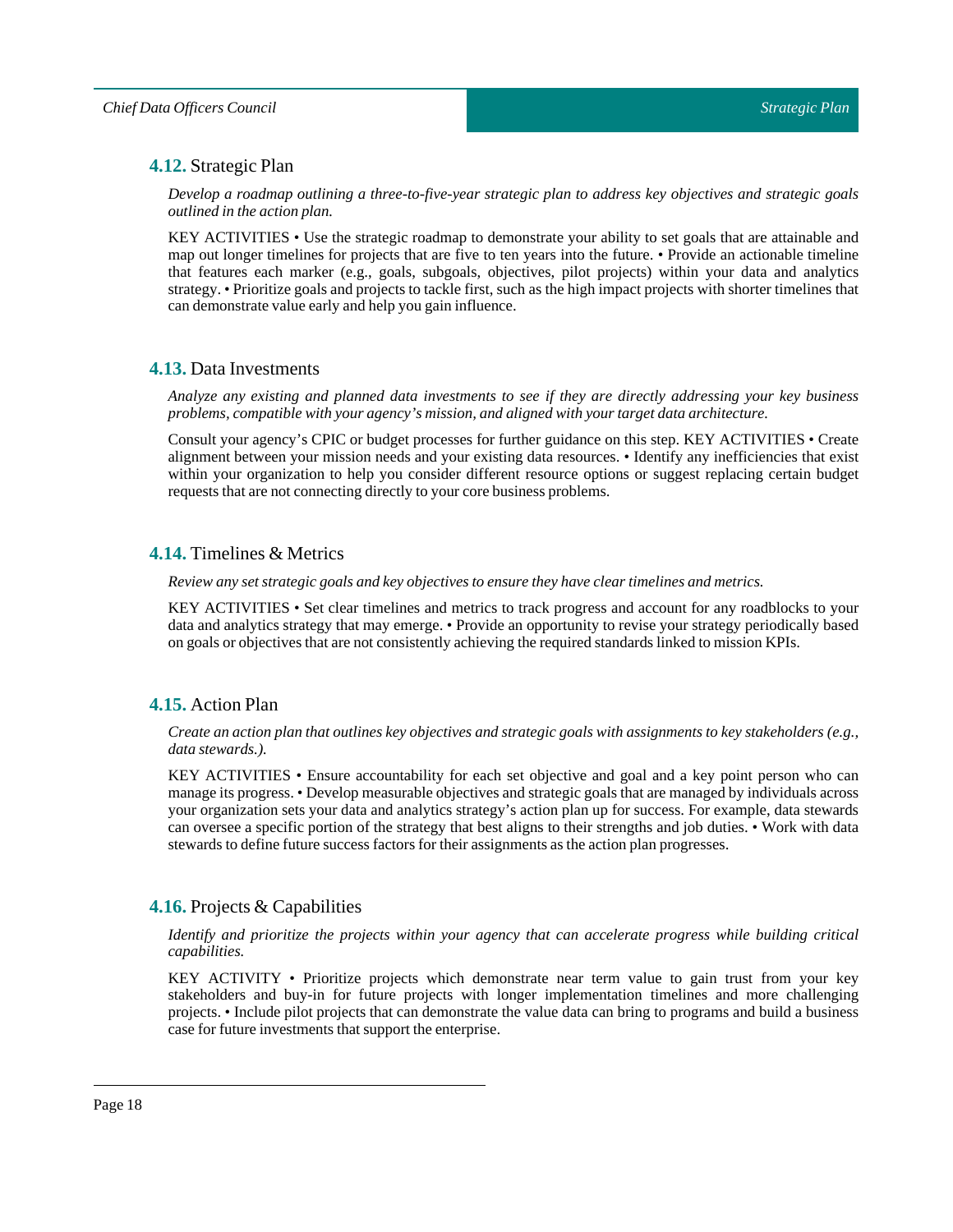*Chief Data Officers Council*

### $Stakeholder(s):$

### **Food and Drug Administration** : *AGENCY EXAMPLE*

*• The Food and Drug Administration (FDA) CDO in their Data Modernization Action Plan identified "driver projects" defined as initiatives with measurable*

*value that allow multiple stakeholders to envision what is possible, allow technical and data experts to identify needed solutions, and develop foundational capabilities.*

### <span id="page-18-0"></span>**4.17.** Advocacy

*When interacting with key stakeholders to advocate for any data and analytics investments, emphasize the importance* of these *investments* as *integral* to both the agency's IT strategy and data and analytics strategy.

KEY ACTIVITIES • Emphasize the CDO role as integral across business units and interconnected with other priorities of the organization. • Ensure stakeholder groups understand the mission enabling value of data investments as equally critical to IT investments. For example, work closely with the CIO and other key stakeholders to develop a case for change to advocate for a target data architecture plan.

### <span id="page-18-1"></span>**4.18.** Audits

Audit the action plan on a yearly basis to ensure it is aligned with changing priorities and new iterations of the *Federal Data Strategy.*

KEY ACTIVITIES • Ensure your data and analytics strategy connects to the larger priorities of the federal government and CDO community. • Keep your agency's data and analytics strategy moving forward by incorporating new visions and priorities, and emerging technologies that could be used to solve business problems as your organization progresses in data maturity.

### <span id="page-18-2"></span>**4.19.** Metrics

*Measure the progress of your data and analytics strategy including your strategy framework, action plan, and critical projects.*

KEY ACTIVITIES • Keep your data and analytics strategy updated and consistent with changing priorities, mission KPIs, and lessons learned. • Look for any set objectives that are not demonstrating success factors to locate potential roadblocks and identify a different path.

### <span id="page-18-3"></span>**4.20.** Communication

*Continuously communicate the value and measured progress of your data and analytics strategy's action plan and critical projects to external and internal stakeholders.*

KEY ACTIVITIES • Gain influence and create awareness of your agency's success by reiterating the success factors of your data and analytics strategy to key stakeholder groups. • Find opportunities to demonstrate the value of projects and initiatives that have been implemented, and the need for future investments to further grow progress in those avenues. • Demonstrate your ability to build and grow trust within your stakeholder relationships by demonstrating how your agency is advancing.